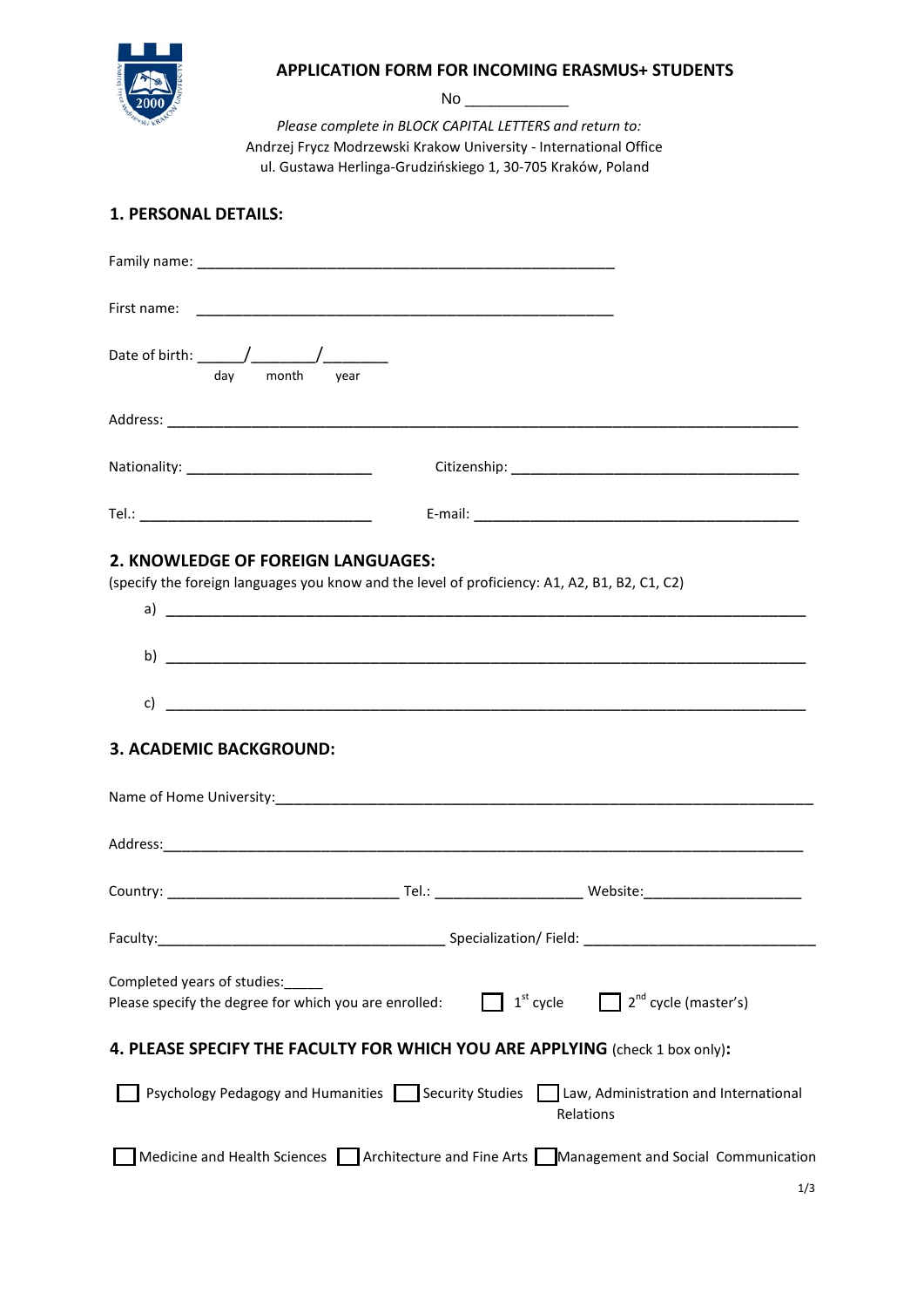## **5. ARRIVAL AND STAY AT ANDRZEJ FRYCZ MODRZEWSKI KRAKOW UNIVERSITY:**

When are you planning to start your studies at Andrzej Frycz Modrzewski Krakow University?

Please mark appropriately: **a**utumn semester (October) spring semester (February)

How long are you planning to study at Andrzej Frycz Modrzewski Krakow University as an Erasmus student?

Please mark appropriately:  $\Box$  1 semester  $\Box$  2 semesters

## **6. WHY WOULD YOU LIKE TO STUDY AT ANDRZEJ FRYCZ MODRZEWSKI KRAKOW UNIVERSITY?**

Date and student's legible signature:

 Pursuant to Art. 13 of Regulation 2016/679 of the European Parliament and of the Council (EU) of 27 April 2016 on the protection of individuals with regard to the processing of personal data (...) ("General Regulation") Andrzej Frycz Modrzewski Krakow University informs that:

1. The administrator of your personal data is Andrzej Frycz Modrzewski Krakow University in Krakow, ul. Gustawa Herlinga Grudzińskiego 1, 30-705 Krakow.

2. The University appointed the Personal Data Protection Inspector, whom you can contact in case of any questions, or comments regarding the processing of your personal data, at ul. Gustawa Herlinga-Grudzińskiego 1 in Krakow, or via the email address: iodo@afm.edu.pl.

3. Your personal data made available to the Administrator by submitting an application form under the Erasmus+ programme will be processed in order to: conduct the selection process for participation in the Erasmus+ programme, to participate in the Erasmus+ programme (the implementation of the mobility for studies/ traineeship, or the mobility for teaching, or for training) and for reporting purposes, pursuant to Art. 6 (1) letter b, letter c of the General Regulation.

4. Providing personal data is a necessary condition to achieve the purposes for which they were collected, and the refusal to provide them is tantamount to the inability to implement the Erasmus+ programme.

5. Personal data will not be disclosed to external entities, except in cases provided for by law (in particular: the National Agency of the Erasmus+ Programme and the European Solidarity Corps - Foundation for the Development of the Education System (FRSE), partner university and the receiving organization, if you are qualified to take part in the Erasmus + programme), as well as provided for in the agreements concluded between the University and service providers and technical/ organizational solutions (in particular IT service providers).

6. Your personal data will be stored until the settlement of the Erasmus+ programme and until the archiving of the documentation is completed.

7. You have the right to: access your data and rectify it, as well as the right to limit processing, object to processing - in the cases and under the conditions specified in the General Regulation.

8. Your personal data will not be subject to automated decision making and will not be profiled.

9. Your personal data may be transferred to a third country depending on the country that you choose as the place of implementation of the Erasmus+ programme.

10. You have the right to lodge a complaint with the President of the Personal Data Protection Office when you feel that the processing of your personal data violates the provisions of the General Regulation.

#### Date and student's legible signature

…………………………….…………………………………………….……………………